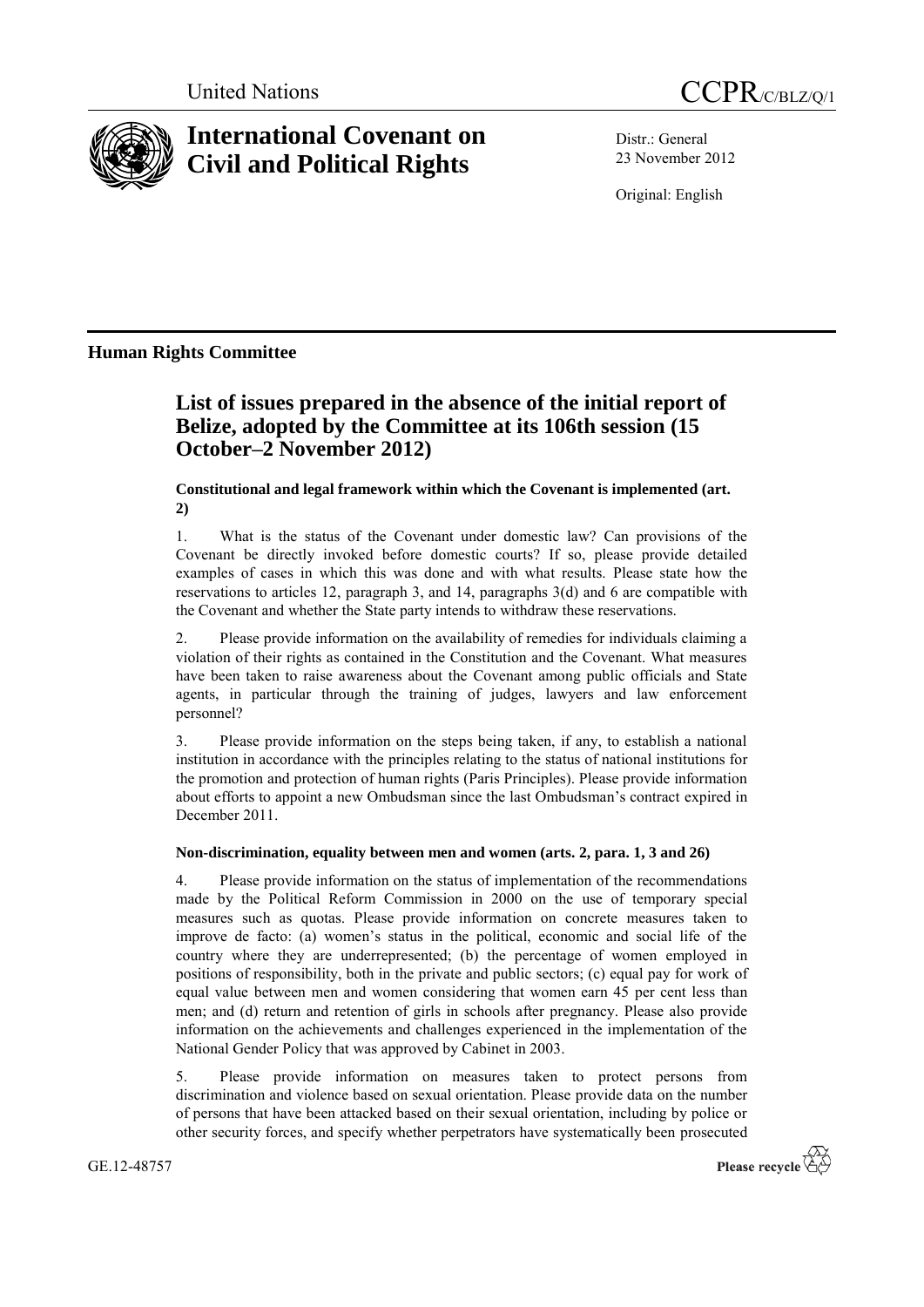and punished. Please state the measures being taken to de-criminalize homosexuality and to repeal section 5(1) of the Immigration Act, which includes "homosexuals" on the list of prohibited persons for purposes of immigration.

6. Please provide information on the measures being taken to improve the situation of persons with disabilities in all spheres of life.

# **States of emergency (art.4)**

7. Please state the grounds upon which a state of emergency can be lawfully declared, and the rights in the Covenant and Constitution that are not amenable to derogation in times of public emergency.

#### **Counter-terrorism measures and respect of Covenant guarantees**

8. Please indicate the legislative measures that have been adopted to combat terrorism, and to what extent they may affect the rights guaranteed under the Covenant.

# **Right to life (art. 6)**

9. Please provide information on the prevalence of maternal mortality and deaths resulting from abortions. Please also provide statistical data on the number of persons infected by HIV/AIDS and those that have died from HIV/AIDS related illnesses. Please state the measures being taken to improve access to sexual and reproductive health services, and to implement the Sexual and Reproductive Health Policy launched in 2005.

10. Please provide information on whether the application of the death penalty is compatible with the Covenant and that it is reserved for the most serious crimes. Please indicate which crimes are punishable by the death penalty, and whether its application in such cases is mandatory.

11. Please respond to reports that the State party would be amending its Constitution to bar any challenge in any court of law on any ground whatsoever to all future amendments to the Constitution by Parliament, including such ones as the withdrawn 8th Amendment that aimed at preventing death sentence from ever being found to constitute inhuman treatment by courts.

12. Please provide information about the allegations that killings of foreign nationals have allegedly been committed by the Belize Defence Force (BDF). Please state the investigations that have been initiated.

# **Prohibition against torture and cruel, inhuman or degrading treatment or punishment, right to liberty and security of person, treatment of persons deprived of their liberty, fair trial (arts. 7, 9 10 and 14)**

13. Please provide information on steps taken to prevent and combat domestic violence, including training for judges, police and health officers, as well as on public awarenessraising campaigns for women on their rights and available remedies. Please also provide information on measures taken to ensure that acts of domestic violence are effectively investigated, and that perpetrators are prosecuted and sanctioned under the Prevention of Domestic Violence Act which took effect in July 2007.

14. Please provide information on: (a) the total number of cases of alleged torture and cruel, inhuman or degrading treatment on the part of police officers or prison officials that have been filed and how many of these have been investigated; (b) the outcome of the investigations and the action taken against those found guilty; and (c) the measures taken for the rehabilitation and compensation offered to victims.

15. Please provide information on the legal framework that regulates the protection of individuals from being extradited or forcibly returned to countries where they are likely to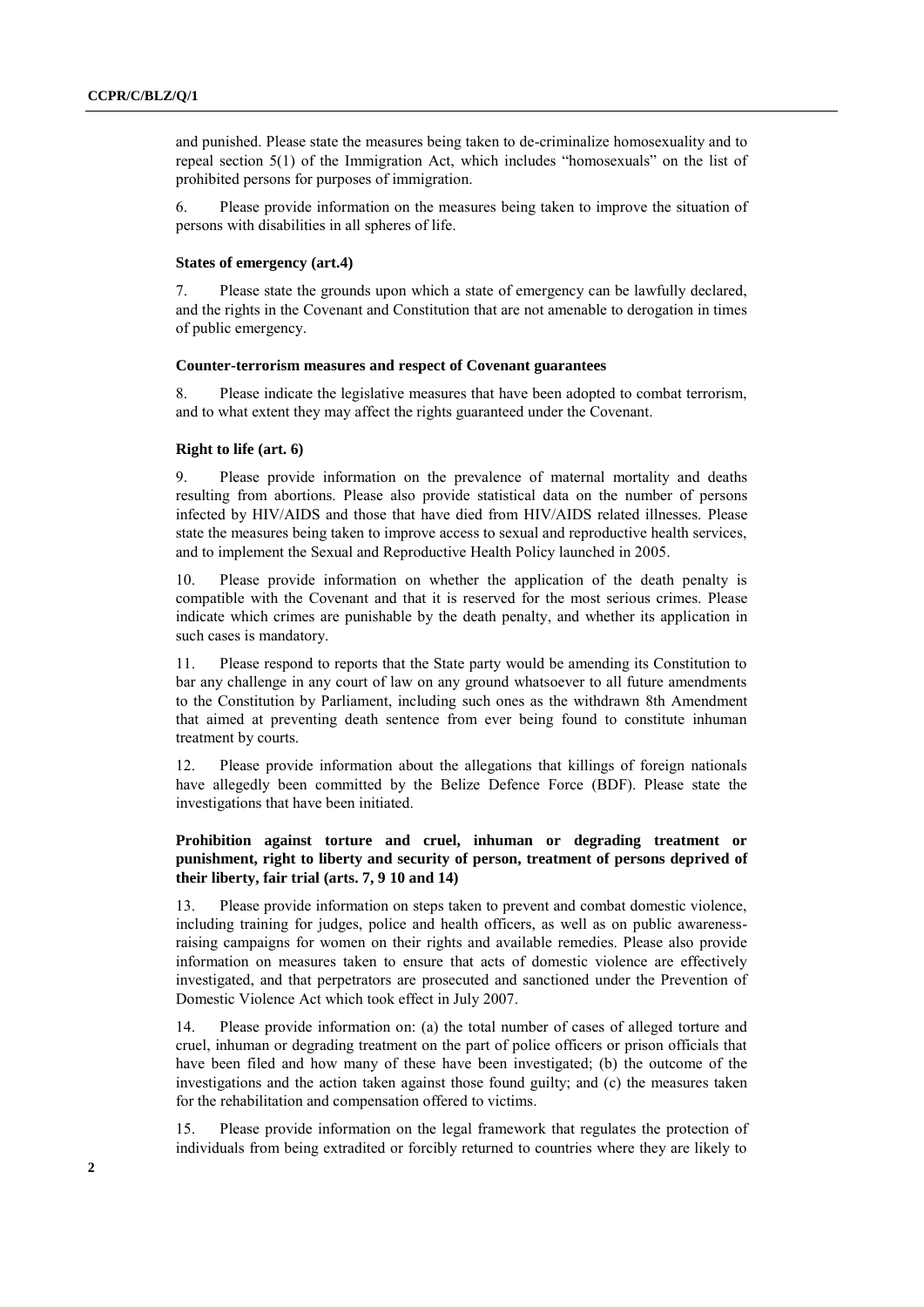be subjected to torture or other inhuman or degrading treatment or punishment or other serious violations of human rights.

16. Please provide information on measures to repeal the provisions of the Criminal Code and the Education Act which legitimize the use of corporal punishment. What measures are being taken to raise public awareness regarding the harmful effects of corporal punishment and to promote alternative forms of discipline of children?

17. Please respond to allegations of excessive use of force by the law enforcement personnel. Please respond specifically to reports that the Belize Police Department Gang Suppression Unit allegedly used excessive force after the funeral of a murder victim who allegedly had gang member associates. Please provide information on investigations and/or legal sanctions in connection with these allegations, and any other measures taken to prevent their recurrence. Please provide information on the work of the civilian Independent Complaints Commission that is mandated to investigate allegations of abuse and misconduct made against the police.

18. Please specify how many persons are held in pretrial detention and how many persons held in detention have received a sentence. What is the average length of pretrial detention? Please respond to allegations that the police use detention as a means to intimidate suspects. Please provide information on the measures being taken to ensure the segregation of convicts from detainees, and juveniles from adults in places of deprivation of liberty.

19. Please state how the privatization of the management of the Belize Central Prison affects its monitoring by independent monitoring bodies. Please state how the Kolbe Foundation accounts for the management of the prison and the responsibility of the State for any infractions committed by staff of Kolbe Foundation. Please explain the improvements that have been made to the living conditions following the privatization of prison management.

20. Please provide information about the criminal age of responsibility and how minors are dealt with in the judicial system. How many persons under 18 are held in detention and under which crimes are they being held?

21. Please provide information on access to legal assistance. Please provide information on steps taken to expedite proceedings and the delivery of justice in light of reports that judges are often slow to issue ruling.

### **Elimination of slavery and servitude (art. 8)**

22. Please provide information on steps taken to implement the Trafficking in Persons (Prohibition) Act in order to prevent trafficking and sale of persons. Please describe the mechanisms in place to protect and rehabilitate victims of trafficking? Please provide information on the number of investigations, prosecutions, and convictions on the trafficking in persons, and the number of victims that have received compensated.

# **Freedoms of opinion and expression; and association (arts. 19 and 22)**

23. What are the legislative restrictions on the right to form and join trade unions? Are certain categories of workers subject to particular restrictions? What percentage of the total work force belongs to a trade union?

24. Please provide detailed information on: (a) how freedom of opinion and expression is guaranteed in law and in practice, including on all aspects of circulating information in any form; (b) the existence of non-State controlled media; and (c) the legal regime that regulates the censorship of the media. Furthermore, please state the measures taken, if any, to address expressions by journalists in the print media, which allegedly incite violence against people that have same-sex relations.